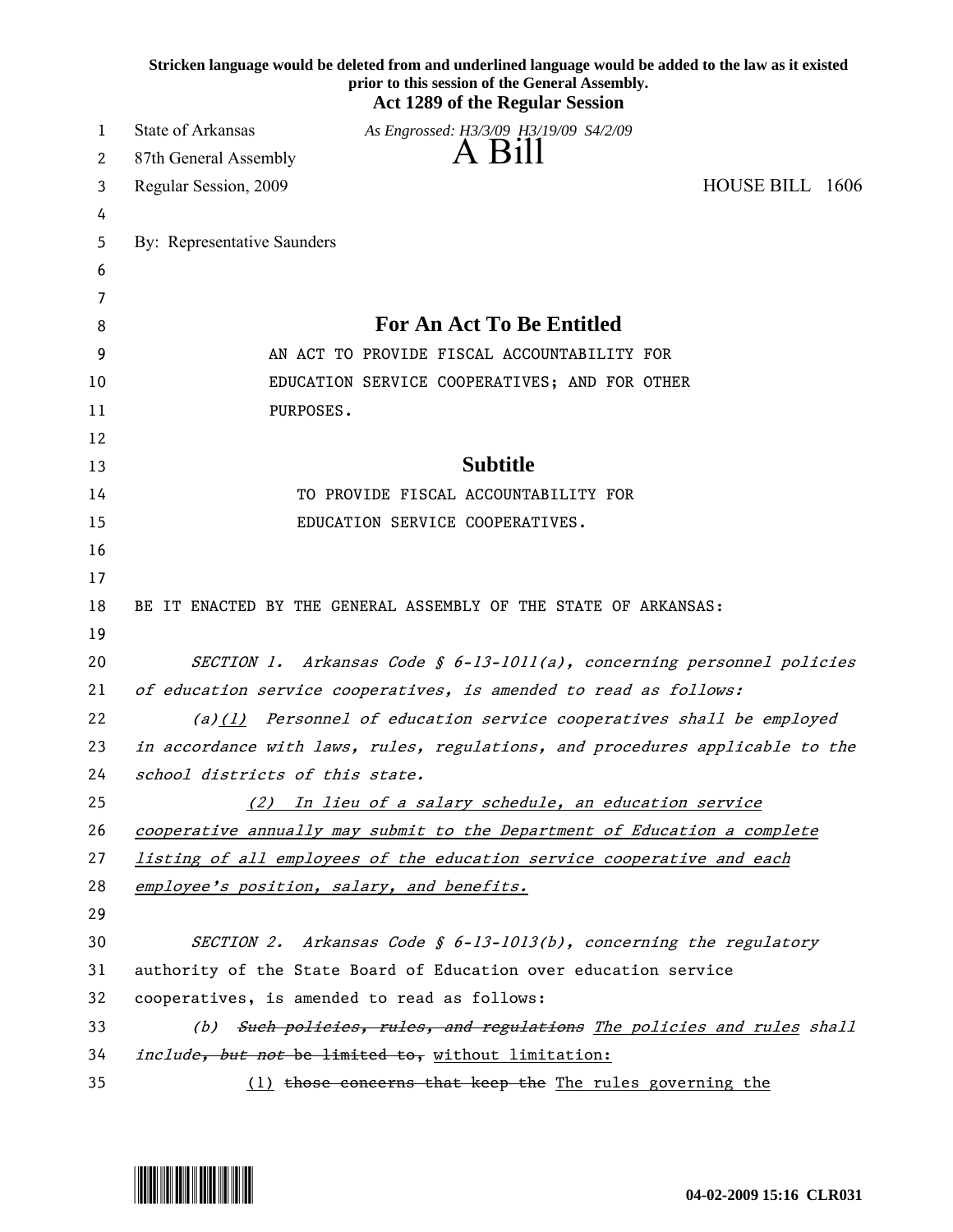| $\mathbf{1}$ | operation of an education service essperatives operating cooperative within      |
|--------------|----------------------------------------------------------------------------------|
| 2            | appropriate state and federal laws and;                                          |
| 3            | (2) serve as guides Guidelines for settling possible disputes                    |
| 4            | between school districts and in equity or jurisdictional matters relating to     |
| 5            | shared assets and services;                                                      |
| 6            | The obligation of an education service cooperative board of<br>(3)               |
| 7            | directors for overseeing administrative and program expenditures; and            |
| 8            | The fiscal distress status of an education service<br>(4)                        |
| 9            | cooperative under $\S$ 6-13-1027 - 6-13-1031.                                    |
| 10           |                                                                                  |
| 11           | SECTION 3. Arkansas Code § $6-13-1020$ is amended to read as follows:            |
| 12           | 6-13-1020. Policies and procedures - Expenditures, reports, and                  |
| 13           | audits.                                                                          |
| 14           | (a) $\{\pm\}$ On or before <i>August 31</i> of each year, each education service |
| 15           | cooperative shall file with the State Board of Education for the state           |
| 16           | board's approval:                                                                |
| 17           | (1) The policies and procedures for each of the education                        |
| 18           | service cooperative, shall be filed with and approved by the State Board of      |
| 19           | Education. This report shall be filed on or before June 1 of each year and       |
| 20           | shall contain, but is not limited to, including, without limitation, the         |
| 21           | board of directors' policies and procedures for overseeing the administrative    |
| 22           | and program expenditures of the education service cooperative;                   |
| 23           | $(2)$ a $\triangle$ record of the education service cooperative's employment     |
| 24           | policies and practices for the year. This annual employment record must          |
| 25           | inelude that includes, without limitation:                                       |
| 26           | (A) the The race and sex of each person the education                            |
| 27           | service cooperative employed or terminated during the year by the education      |
| 28           | service cooperative and;                                                         |
| 29           | the The race and sex of every person who sought<br>(B)                           |
| 30           | employment with the education service cooperative during the year $-$ ; and      |
| 31           | (C) The employment report must further disclose The name                         |
| 32           | of each person employed by the education service cooperative during the year     |
| 33           | who is related by blood or marriage to another employee or board member of       |
| 34           | the education service cooperative-; and                                          |
| 35           | $(2)$ $(3)$ $(A)$ Reports A report of its receipts and expenditures              |
| 36           | shall also be filed with the state board on forms provided and time schedules    |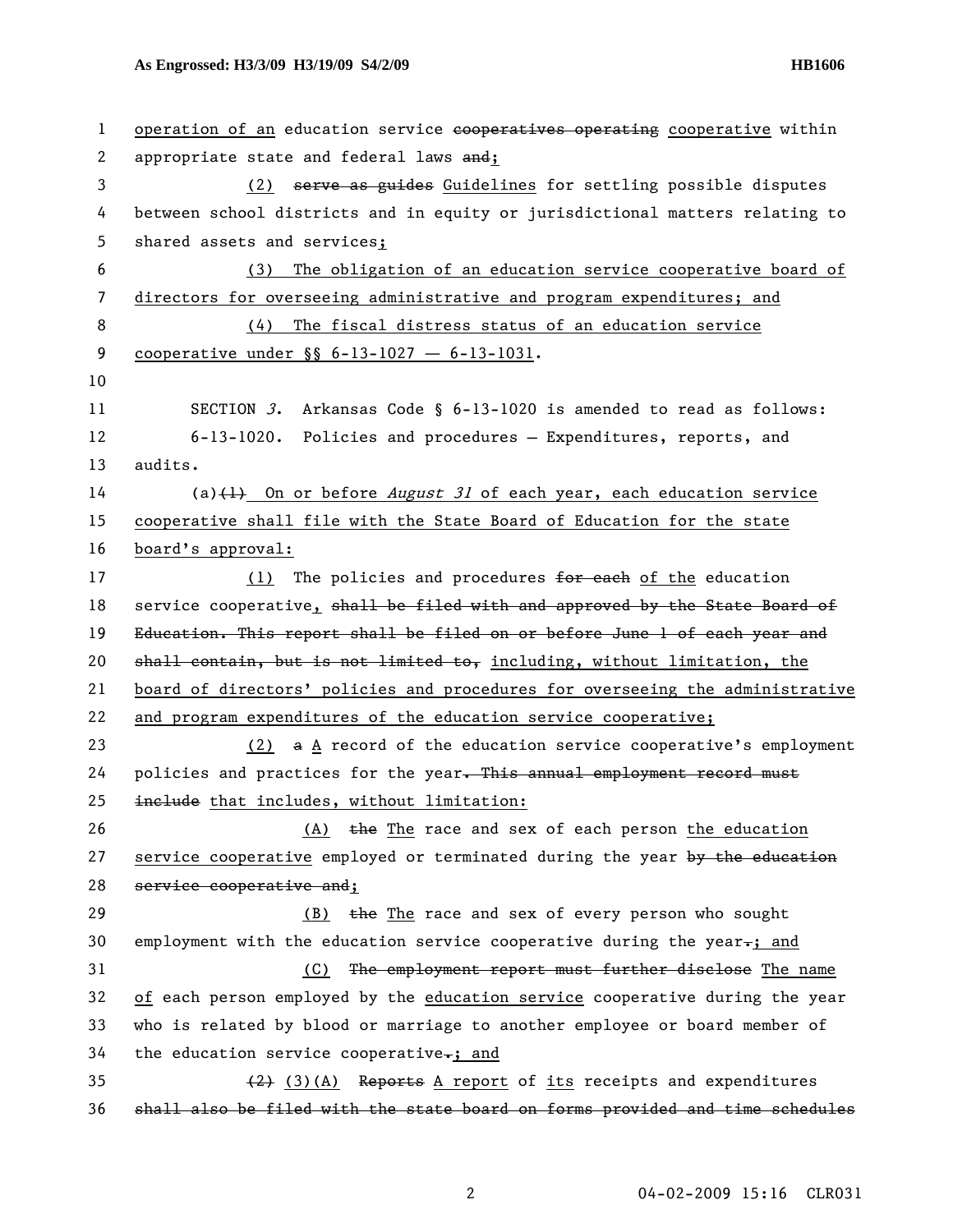| 1  | set by the made in accordance with uniform accounting procedures adopted by               |
|----|-------------------------------------------------------------------------------------------|
| 2  | the Commissioner of Education.                                                            |
| 3  | (B) These reports The report shall contain, but not be                                    |
| 4  | $l$ imited to without limitation,:                                                        |
| 5  | (i) an An itemization of administrative and                                               |
| 6  | programmatie program expenditures. Expenditures shall be reported in                      |
| 7  | accordance with uniform accounting procedures adopted by the Department of                |
| 8  | Education.; and                                                                           |
| 9  | The result of the board of directors' review of<br>(ii)                                   |
| 10 | the expenditures made under its oversight function.                                       |
| 11 | The Department of Education may prescribe the forms and procedures<br>(b)                 |
| 12 | for filing the information required by subsection (a) of this section.                    |
| 13 | (3) (c) Education Each education service cooperatives shall be                            |
| 14 | cooperative is subject to an annual audits audit by the Legislative Joint                 |
| 15 | Auditing Committee.                                                                       |
| 16 | $\left(\frac{h}{h}\right)$ (d)(1)(A) In an annual meeting of the board of directors which |
| 17 | must be convened convene between May 15 and July 15, the each education                   |
| 18 | service essperatives cooperative shall report to their its constituent school             |
| 19 | districts on the year's operations.                                                       |
| 20 | The report also shall include information on fiscal<br>(B)                                |
| 21 | distress under § 6-13-1027.                                                               |
| 22 | (2) Such reports The education service cooperative shall be                               |
| 23 | supplemented supplement its report with written reports to each school                    |
| 24 | district and to the department on a school-by-school, service-by-service                  |
| 25 | accounting basis.                                                                         |
| 26 | (e) Following the end of each fiscal year, Any any balances in                            |
| 27 | particular service accounts must be apportioned and returned to the schools               |
| 28 | involved or credited to their accounts for the following year.                            |
| 29 |                                                                                           |
| 30 | SECTION 4. Arkansas Code Title 6, Chapter 13, Subchapter 10, is                           |
| 31 | amended to add five (5) additional sections to read as follows:                           |
| 32 | 6-13-1027. Fiscal distress.                                                               |
| 33 | (a) As used in this section:                                                              |
| 34 | (1) "Fiscal integrity" means the education service cooperative's                          |
| 35 | ability to comply completely, accurately, and timely with financial                       |
| 36 | management, accounting, auditing, and reporting procedures required by state              |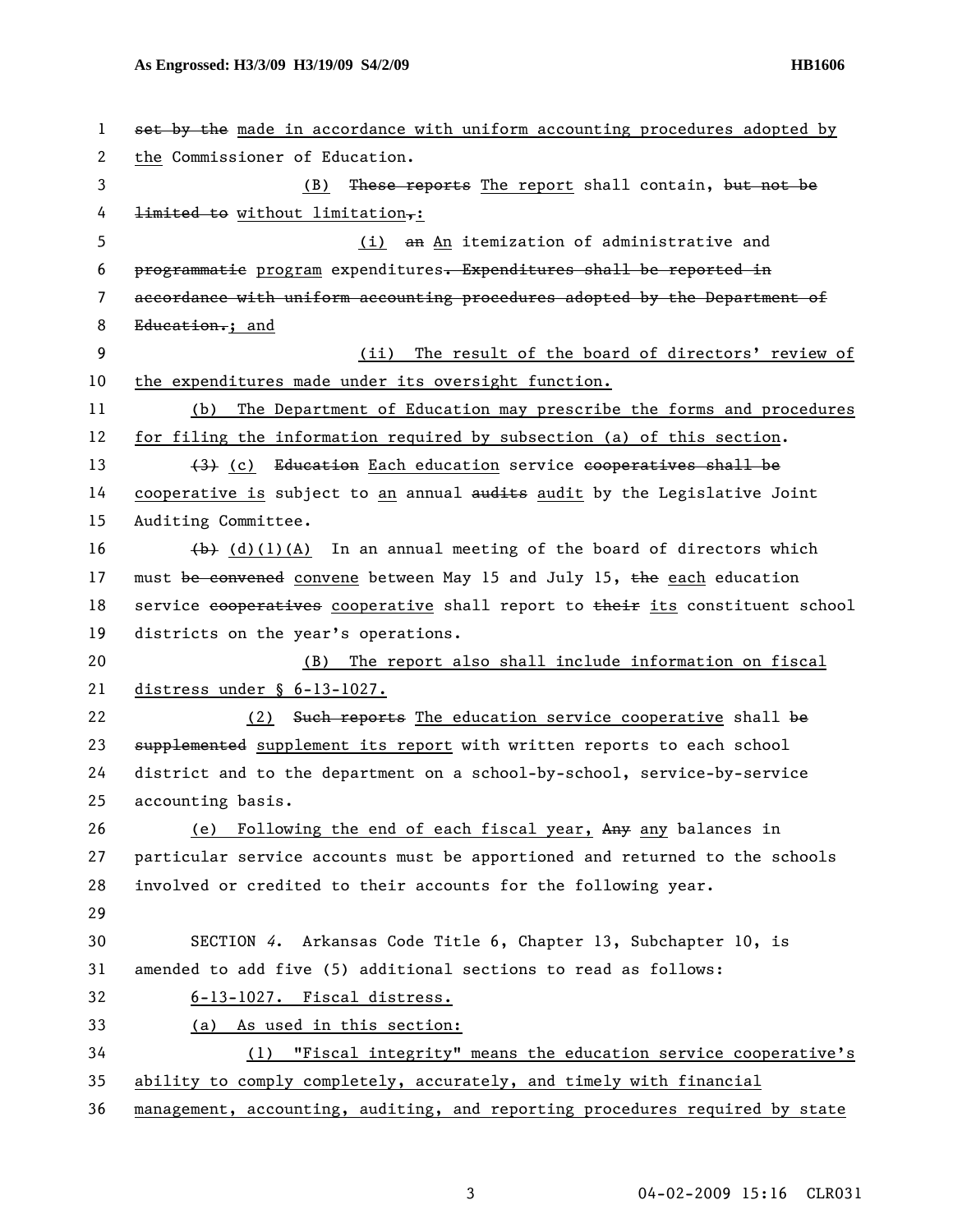## **As Engrossed: H3/3/09 H3/19/09 S4/2/09 HB1606**

| 1  | or federal law and regulations; and                                               |
|----|-----------------------------------------------------------------------------------|
| 2  | "Material" means that the act, omission, or violation<br>(2)                      |
| 3  | jeopardizes the fiscal integrity of the education service cooperative.            |
| 4  | (b) Any education service cooperative that meets one (1) or more of               |
| 5  | the following criteria may be <i>identified</i> by the Department of Education as |
| 6  | being in fiscal distress upon final approval of the State Board of Education:     |
| 7  | (1)(A) A declining balance that jeopardizes the fiscal integrity                  |
| 8  | of the education service cooperative.                                             |
| 9  | The department shall not use capital outlay<br>(B)                                |
| 10 | expenditures from the education service cooperative's balance for facilities      |
| 11 | to <i>identify</i> the education service cooperative as being in fiscal distress; |
| 12 | (2) A material failure to meet the education service                              |
| 13 | cooperative's obligation to maintain the education service cooperative's          |
| 14 | facilities;                                                                       |
| 15 | (3) A material violation of local, state, or federal law or                       |
| 16 | regulations relating to:                                                          |
| 17 | (A)<br>Fire, health, or safety codes;                                             |
| 18 | (B)<br>Construction codes;                                                        |
| 19 | (C)<br>Audit requirements; or                                                     |
| 20 | (D)<br>Procurement, bidding, and purchasing requirements;                         |
| 21 | A material failure to provide timely and accurate legally<br>(4)                  |
| 22 | required financial reports to the department, the Division of Legislative         |
| 23 | Audit, the General Assembly, or the Internal Revenue Service;                     |
| 24 | (5) A material failure to maintain sufficient funds to cover                      |
| 25 | payroll, salary, employment benefits, or legal tax obligations;                   |
| 26 | A material default on any debt obligation;<br>(6)                                 |
| 27 | A material discrepancy between budgeted and actual<br>(7)                         |
| 28 | expenditures; or                                                                  |
| 29 | Any other fiscal condition of the education service<br>(8)                        |
| 30 | cooperative that the department determines materially impacts the education       |
| 31 | service cooperative's delivery of education services.                             |
| 32 | $(c)(1)$ The department may identify an education service cooperative as          |
| 33 | being in fiscal distress at any time a fiscal condition of the education          |
| 34 | service cooperative is discovered to have a detrimental negative impact on        |
| 35 | the continuation of educational services provided by the education service        |
| 36 | cooperative.                                                                      |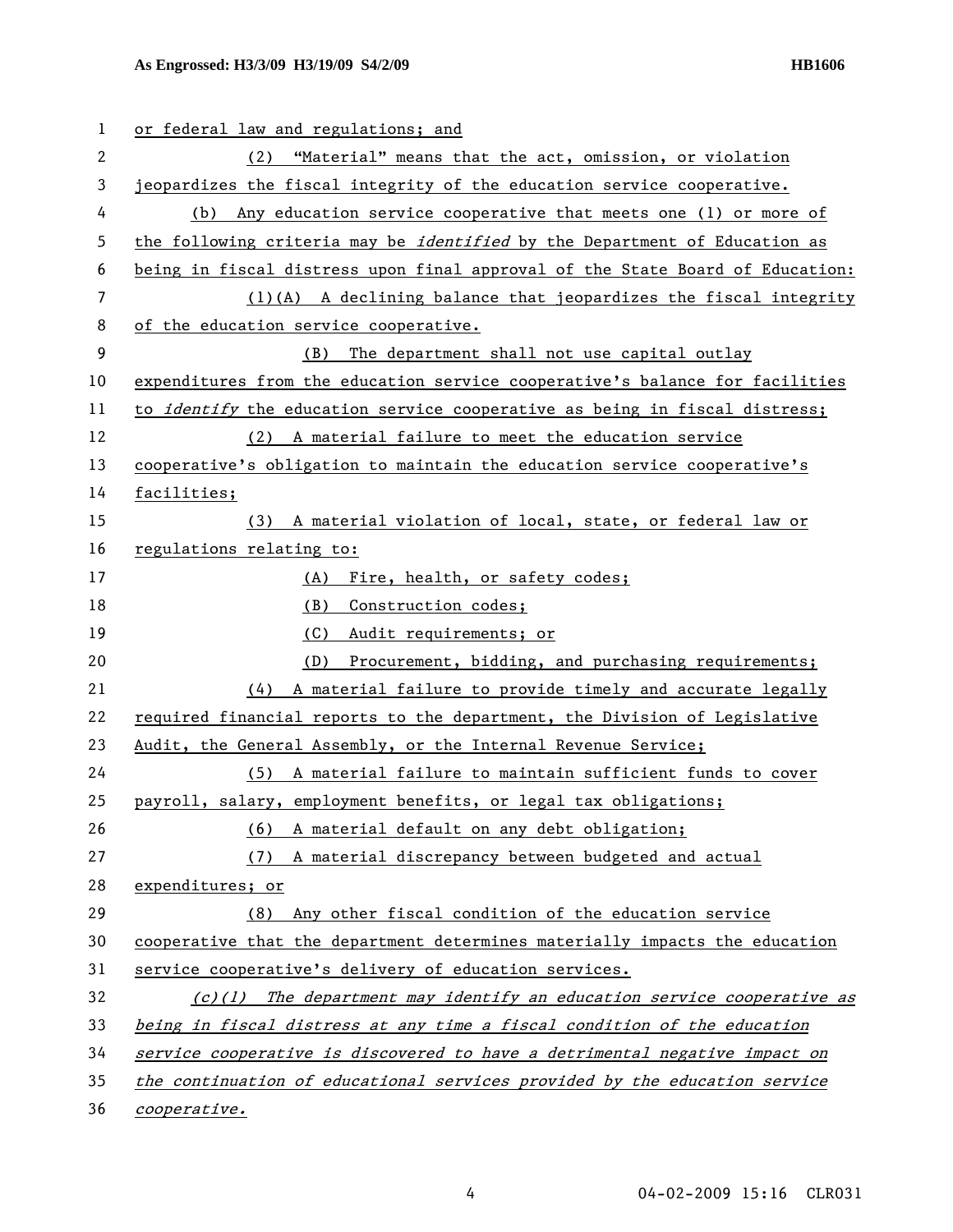| 1  | $(2)(A)$ If the department identifies an education service                          |
|----|-------------------------------------------------------------------------------------|
| 2  | cooperative as being in fiscal distress, the department shall notify the            |
| 3  | education service cooperative in writing of the identification of fiscal            |
| 4  | distress within ten (10) calendar days.                                             |
| 5  | (B) The department shall identify in the notice each                                |
| 6  | criteria for fiscal distress on which the department based the identification       |
| 7  | of fiscal distress.                                                                 |
| 8  | The department shall deliver the notice by certified mail,<br>(C)                   |
| 9  | return receipt requested, and addressed to:                                         |
| 10 | (i) The president of the education service cooperative's                            |
| 11 | board of directors; and                                                             |
| 12 | (ii) The director of the education service cooperative                              |
| 13 | employed under § 6-13-1010.                                                         |
| 14 | The identification of fiscal distress made by the department under<br>(d)           |
| 15 | this section may be appealed to the State Board of Education under $\oint 6-13-$    |
| 16 | 1031, in which case the final order entered upon appeal is the final                |
| 17 | classification of fiscal distress.                                                  |
| 18 | Within two (2) weeks following the date the education service<br>(e)                |
| 19 | cooperative receives the final <i>classification by the state board</i> of fiscal   |
| 20 | distress, the education service cooperative shall:                                  |
| 21 | (1) Notify in writing each public school district in its service                    |
| 22 | area that the education service cooperative is <i>classified</i> as being in fiscal |
| 23 | distress; and                                                                       |
| 24 | File with the department a fiscal distress plan under § 6-<br>(2)                   |
| 25 | $13 - 1028.$                                                                        |
| 26 | An education service cooperative that is <i>identified</i> as being in<br>(f)       |
| 27 | fiscal distress shall not incur any debt without the prior written approval         |
| 28 | of the department.                                                                  |
| 29 | The education service cooperative shall include in the annual<br>(g)                |
| 30 | report to constituent school districts under $\S$ 6-13-1020(d) the progress the     |
| 31 | education service cooperative had made on its fiscal distress plan.                 |
| 32 |                                                                                     |
| 33 | 6-13-1028. Fiscal distress plan.                                                    |
| 34 | An education service cooperative that is <i>classified by the State</i><br>(a)      |
| 35 | Board of Education as being in fiscal distress shall file with the Department       |
| 36 | of Education a fiscal distress plan that:                                           |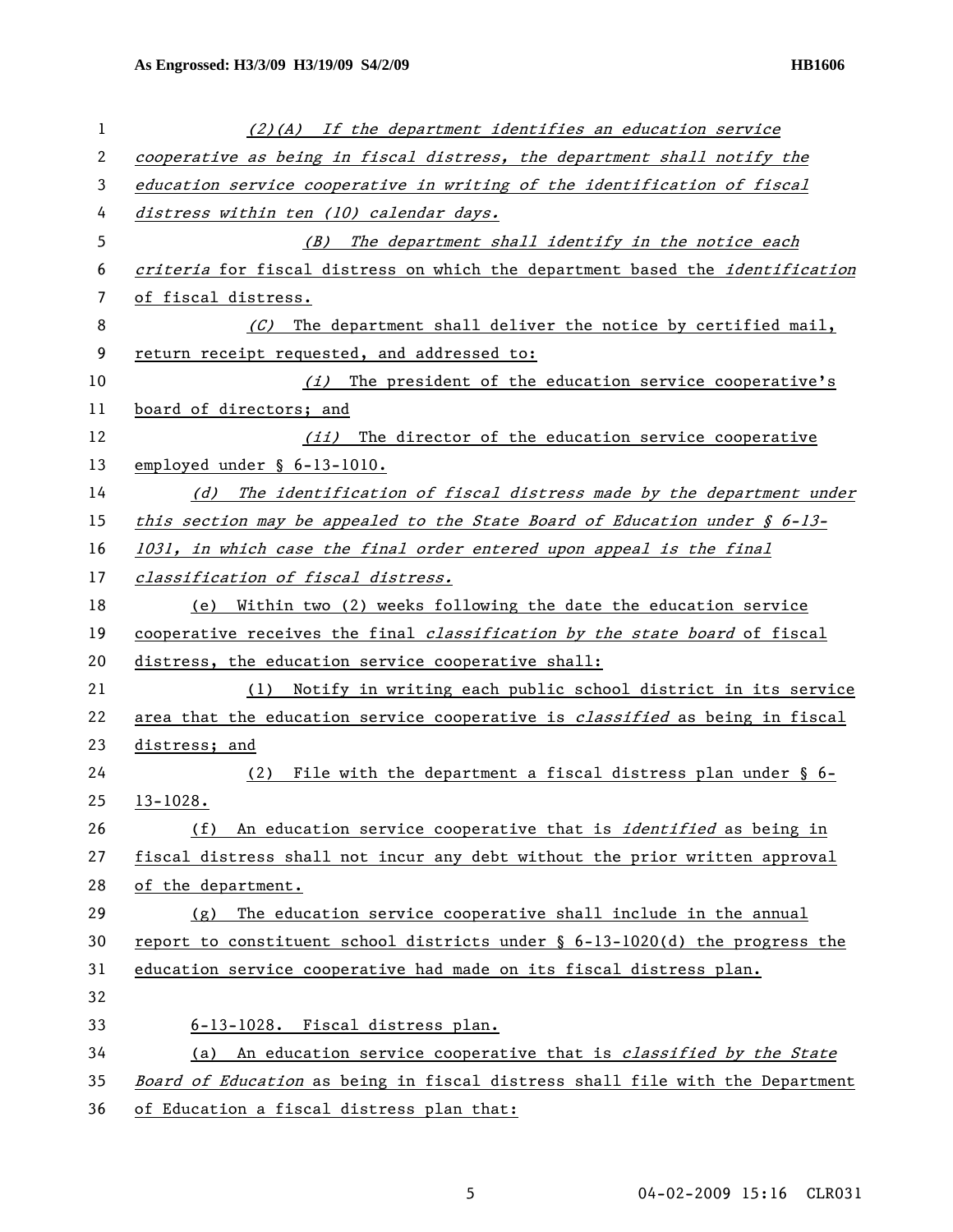| 1            | Addresses each area of fiscal distress identified by the<br>(1)                     |
|--------------|-------------------------------------------------------------------------------------|
| $\mathbf{2}$ | department;                                                                         |
| 3            | Describes how the education service cooperative will remedy<br>(2)                  |
| 4            | the areas experiencing fiscal distress; and                                         |
| 5            | (3)(A) Establishes the schedule by which the education service                      |
| 6            | cooperative will implement the fiscal distress plan.                                |
| 7            | The fiscal distress plan implementation schedule shall<br>(B)                       |
| 8            | not exceed two (2) years from the date of the final <i>classification</i> of fiscal |
| 9            | distress.                                                                           |
| 10           | The department shall approve the fiscal distress plan before the<br>(c)             |
| 11           | education service cooperative implements the fiscal distress plan.                  |
| 12           | An education service cooperative identified as being in fiscal<br>(d)               |
| 13           | distress is required to receive on-site technical evaluation and assistance         |
| 14           | from the department.                                                                |
| 15           |                                                                                     |
| 16           | 6-13-1029. Fiscal distress actions.                                                 |
| 17           | To address the identified areas of fiscal distress of an education<br>(a)           |
| 18           | service cooperative, the Department of Education shall:                             |
| 19           | $(1)$ (A) Conduct an on-site evaluation and make recommendations                    |
| 20           | regarding the staffing and fiscal practices of the education service                |
| 21           | cooperative.                                                                        |
| 22           | The recommendations of the department are binding on<br>(B)                         |
| 23           | the education service cooperative;                                                  |
| 24           | (2)<br>Every six (6) months during which the education service                      |
| 25           | cooperative is classified as being in fiscal distress, the department shall         |
| 26           | submit to the state board a written evaluation on the fiscal status of the          |
| 27           | education service cooperative;                                                      |
| 28           | (3) Monitor the fiscal operations and accounts of the education                     |
| 29           | service cooperative; and                                                            |
| 30           | (4) Require the education service cooperative administrative                        |
| 31           | staff and employees to obtain instruction or training in areas of fiscal            |
| 32           | concern for the education service cooperative.                                      |
| 33           | The department also may take one (1) or more of the following<br>(b)                |
| 34           | actions:                                                                            |
| 35           | Reorganize the administrative unit of the education service<br>(1)                  |
| 36           | cooperative by:                                                                     |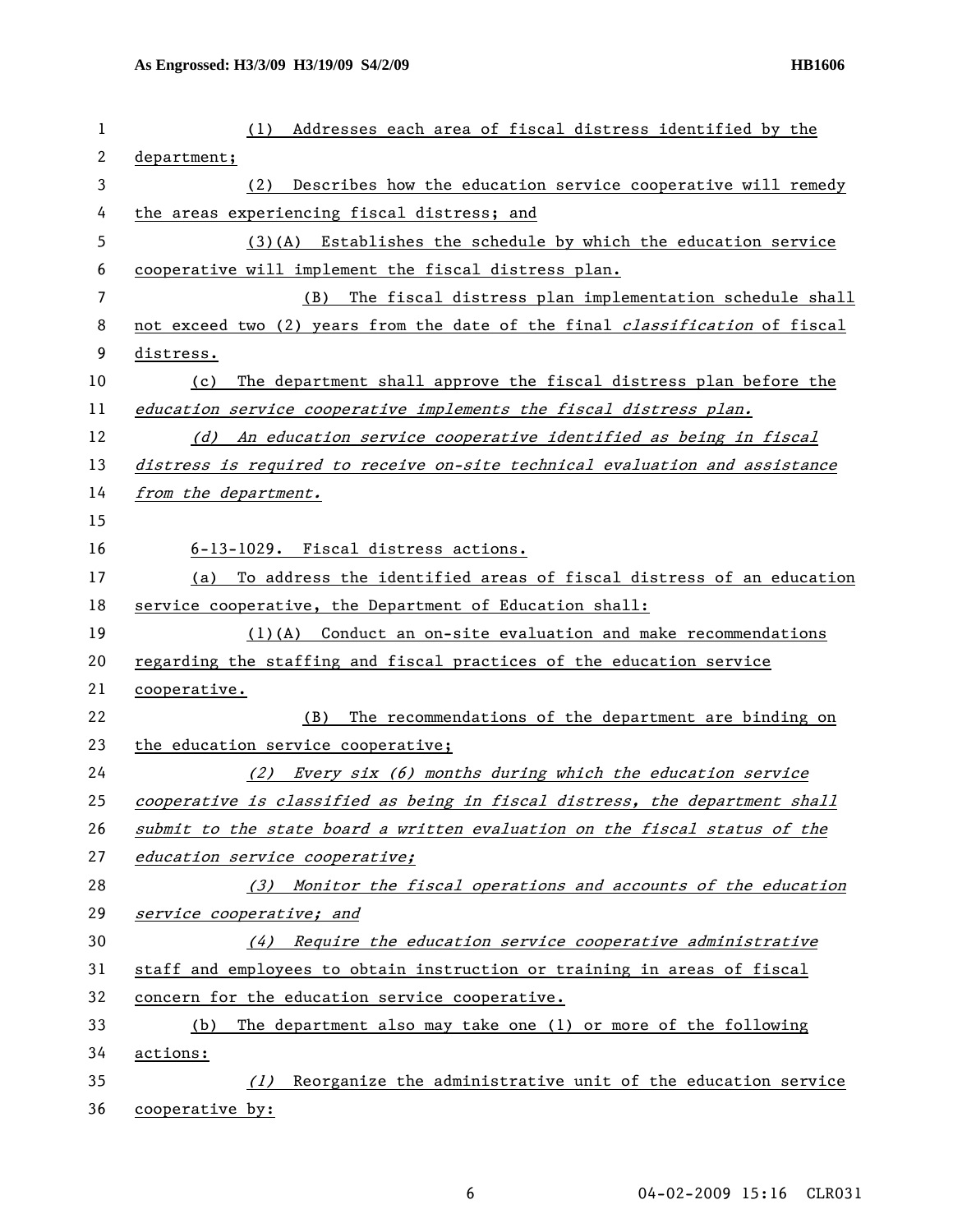| 1  | $(A)(i)$ Removing and replacing the director of the                           |
|----|-------------------------------------------------------------------------------|
| 2  | education service cooperative employed under § 6-13-1010.                     |
| 3  | (ii) An individual appointed to replace the director                          |
| 4  | shall administratively operate the education service cooperative under the    |
| 5  | supervision and approval of the Commissioner of Education.                    |
| 6  | (iii)<br>The department may compensate nondepartment                          |
| 7  | agents operating the education service cooperative from the education service |
| 8  | cooperative's funding; and                                                    |
| 9  | (B) Removing, replacing, or reassigning other                                 |
| 10 | administrative staff of the education service <i>cooperative; or</i>          |
| 11 | (2) Impose reporting requirements on the education service                    |
| 12 | cooperative.                                                                  |
| 13 | (c) Within two (2) consecutive school years of the State Board of             |
| 14 | Education's final classification of fiscal distress, the Department of        |
| 15 | Education shall determine whether to recommend that the education service     |
| 16 | cooperative be removed from fiscal distress status.                           |
| 17 |                                                                               |
| 18 | 6-13-1030. Removal from fiscal distress status.                               |
| 19 | (a) The Department of Education shall certify in writing to the               |
| 20 | education service cooperative that the education service cooperative may be   |
| 21 | removed from fiscal distress status when the department determines that the   |
| 22 | education service cooperative has:                                            |
| 23 | Corrected all of the criteria under $\S$ 6-13-1027 that led to<br>(1)         |
| 24 | the <i>classification</i> of fiscal distress; and                             |
| 25 | (2) Complied with all department recommendations and                          |
| 26 | requirements for removal from fiscal distress status.                         |
| 27 | (b)(1) Within thirty (30) days of receiving the department's                  |
| 28 | certification under subsection (a) of this section, an education service      |
| 29 | cooperative may petition the State Board of Education in writing for removal  |
| 30 | from fiscal distress.                                                         |
| 31 | (2) An education service cooperative may not petition the state               |
| 32 | board for removal from fiscal distress status before the department makes the |
| 33 | certification under subsection (a) of this section.                           |
| 34 | (c) Within sixty (60) days of receiving the petition for removal from         |
| 35 | fiscal distress, the state board shall deny the petition or remove the        |
| 36 | education service cooperative from fiscal distress status.                    |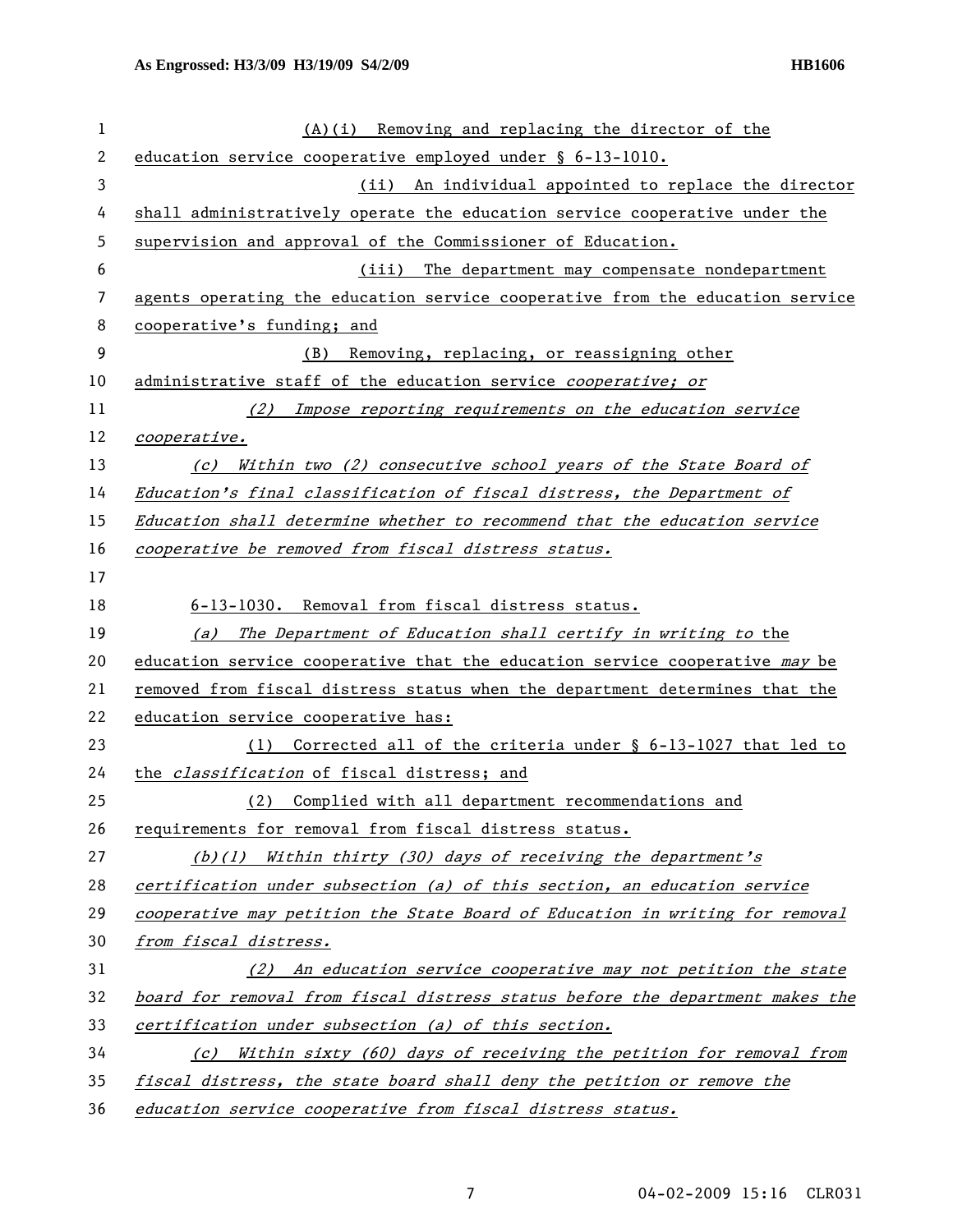| 1  | (d) If an education service cooperative fails to meet the department's        |
|----|-------------------------------------------------------------------------------|
| 2  | requirements for removal from fiscal distress status within two (2)           |
| 3  | consecutive school years of being classified in fiscal distress, the state    |
| 4  | board shall:                                                                  |
| 5  | Reorganize the administrative unit of the education service<br>(1)            |
| 6  | cooperative under $\S$ 6-13-1029; or                                          |
| 7  | $(2)(A)$ Issue a written finding supported by a majority vote of              |
| 8  | the state board explaining in detail that the education service cooperative   |
| 9  | could not comply with this section due to impossibility caused by external    |
| 10 | forces beyond the education service cooperative's control.                    |
| 11 | (B) The state board shall extend the classification of                        |
| 12 | fiscal distress for one (1) additional year within which time the education   |
| 13 | service cooperative shall comply with all conditions for removal from fiscal  |
| 14 | distress status under this section.                                           |
| 15 | (e) Within fifteen (15) days of making a decision under this section,         |
| 16 | the state board shall notify the education service cooperative of its         |
| 17 | decision and include with the notice a copy of a written finding issued under |
| 18 | subsection $(d)$ of this section.                                             |
| 19 |                                                                               |
| 20 | $6 - 13 - 1031$ . Appeal.                                                     |
| 21 | (a) An education service cooperative may appeal to the State Board of         |
| 22 | Education the identification of fiscal distress under $\oint 6-13-1027$ .     |
| 23 | The education service cooperative may lodge an appeal by filing a<br>(b)      |
| 24 | written appeal with the Commissioner of Education by certified mail, return   |
| 25 | receipt requested, within thirty (30) days of the date the education service  |
| 26 | cooperative received notice of the identification of fiscal distress.         |
| 27 | The written appeal shall state in clear terms the reason why the<br>(c)       |
| 28 | education service cooperative should not be classified as being in fiscal     |
| 29 | <i>distress.</i>                                                              |
| 30 | The state board shall hear the appeal within sixty (60) days of<br>(d)        |
| 31 | receipt of the written notice of appeal.                                      |
| 32 | Notwithstanding any appeal rights in this section, no appeal shall<br>(e)     |
| 33 | stay the state board's or the Department of Education's authority to take     |
| 34 | action to enforce the education service cooperative's compliance with         |
| 35 | financial management, accounting, auditing, and reporting procedures required |
| 36 | by state or federal law and regulations.                                      |